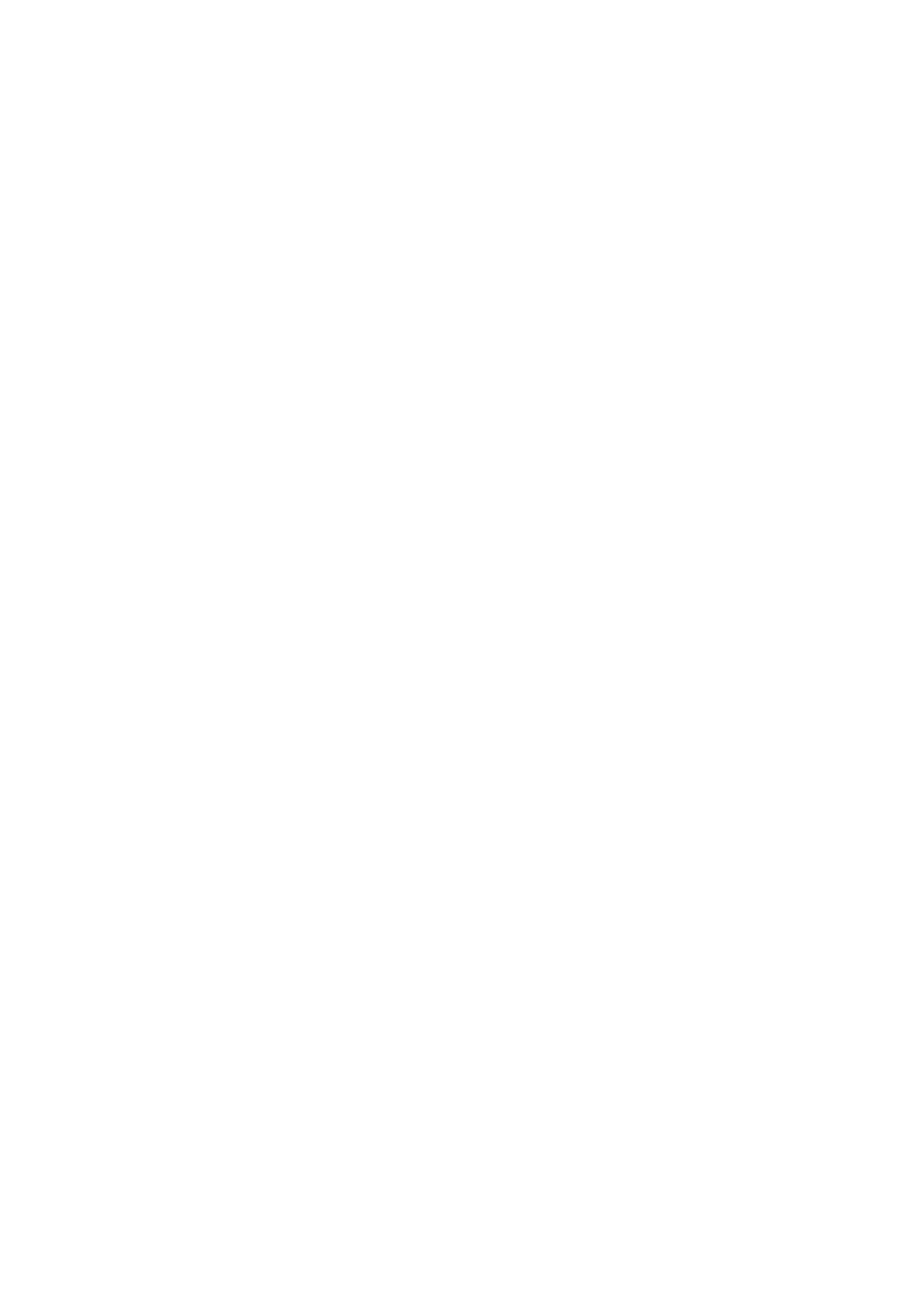#### **In the case of Smirnov v. Russia,**

The European Court of Human Rights (First Section), sitting as a Chamber composed of:

Mr C.L. ROZAKIS, *President,*

- Mr A. KOVLER,
- Mrs E. STEINER,
- Mr K. HAJIYEV,
- Mr D. SPIELMANN,
- Mr S.E. JEBENS,
- Mr G. MALINVERNI, *judges,*

and Mr S. NIELSEN, *Section Registrar*,

Having deliberated in private on 15 May 2007,

Delivers the following judgment, which was adopted on that date:

# **PROCEDURE**

1. The case originated in an application (no. 71362/01) against the Russian Federation lodged with the Court under Article 34 of the Convention for the Protection of Human Rights and Fundamental Freedoms ("the Convention") by a Russian national, Mr Mikhail Vladimirovich Smirnov ("the applicant"), on 27 November 2000.

2. The Russian Government ("the Government") were represented by Mr P. Laptev, Representative of the Russian Federation at the European Court of Human Rights.

3. The applicant alleged, in particular, a violation of the right to respect for his home and the right to peaceful enjoyment of possessions as regards the search at his place of residence and the retention of his computer. He also claimed that he did not have an effective remedy in respect of the latter complaint.

4. By a decision of 30 June 2005 the Court declared the application partly admissible.

# THE FACTS

#### I. THE CIRCUMSTANCES OF THE CASE

5. The applicant was born in 1956 and lives in St Petersburg. The applicant is a lawyer; at the material time he was a member of the St Petersburg United Bar Association (*Санкт-Петербургская объединенная коллегия адвокатов*).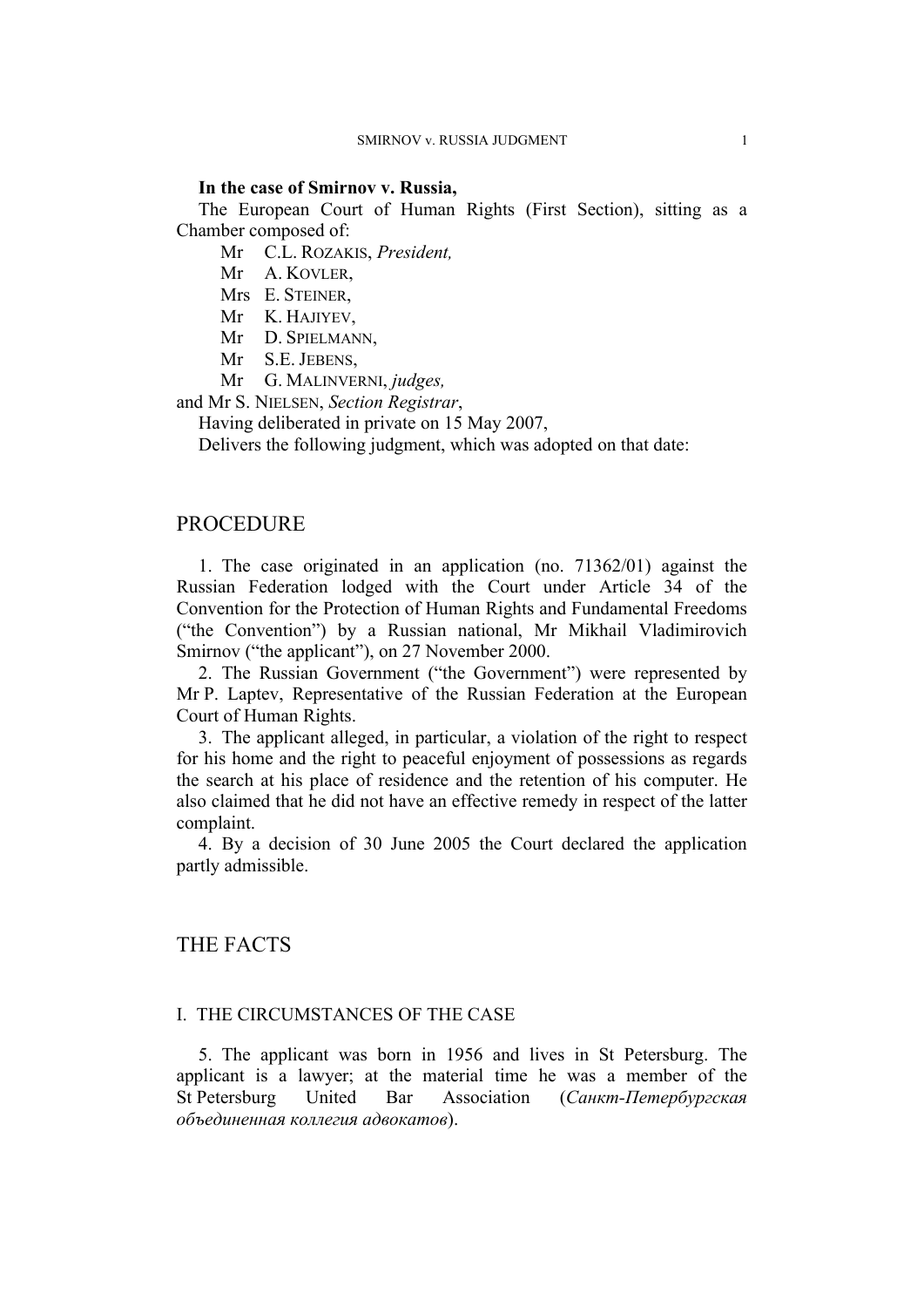#### **A. Search at the applicant's home**

6. On 20 January 1999 the St Petersburg City Prosecutor opened criminal case no. 7806 against Mr Sh., Mr G. and fifteen other persons who were suspected of forming and participating in an organised criminal enterprise and of other serious offences.

7. On 7 March 2000 Mr D., an investigator with the Serious Crimes Department in the prosecutor's office, issued a search warrant which read in its entirety as follows:

"Taking into account that at the [applicant's] place of residence at the address [the applicant's home address] there might be objects and documents that are of interest for the investigation of criminal case [no. 7806], I order a search of the premises at the address [the applicant's home address] where [the applicant] permanently resides and the seizure of objects and documents found during the search."

8. On the same day a St Petersburg deputy prosecutor approved the search and countersigned the warrant.

9. The Government claimed that the applicant had not been a party to criminal case no. 7806 and had not represented anyone involved. The applicant maintained that he had been a representative of:

(a) Mr S., who had been first a suspect and later a witness in criminal case no. 7806. On 21 February 2000 the applicant had represented Mr S. before the Oktyabrskiy Court of St Petersburg in proceedings concerning a complaint about a decision by the investigator D. The applicant had also been S.'s representative in unrelated civil proceedings on the basis of an authority form of 25 May 1999;

(b) Mr Yu., who had been a defendant in criminal case no. 7806 and whom the applicant had represented from 10 July to 25 December 1998;

(c) Mr B., who had been the victim in a criminal case concerning the murder of his son. Subsequently that case had been joined to criminal case no. 7806. The applicant had represented Mr B. from 11 February to 23 March 2000;

(d) Mr Sh., who had been a defendant in criminal case no. 7806 and whom the applicant had represented before the Court (application no. 29392/02).

10. On 9 March 2000 the investigator D., in the presence of the applicant, assisted by police officers from the Organised Crime District Directorate (*РУБОП*) and two attesting witnesses (*понятые*), searched the applicant's flat. According to the record of the search, the applicant was invited to "voluntarily hand over... documents relating to the public company T. and the federal industrial group R.". The applicant responded that he had no such documents and countersigned under that statement.

11. The investigator found and seized over twenty documents which the applicant declared to be his own and the central unit of the applicant's computer. According to the record of the search, the applicant had no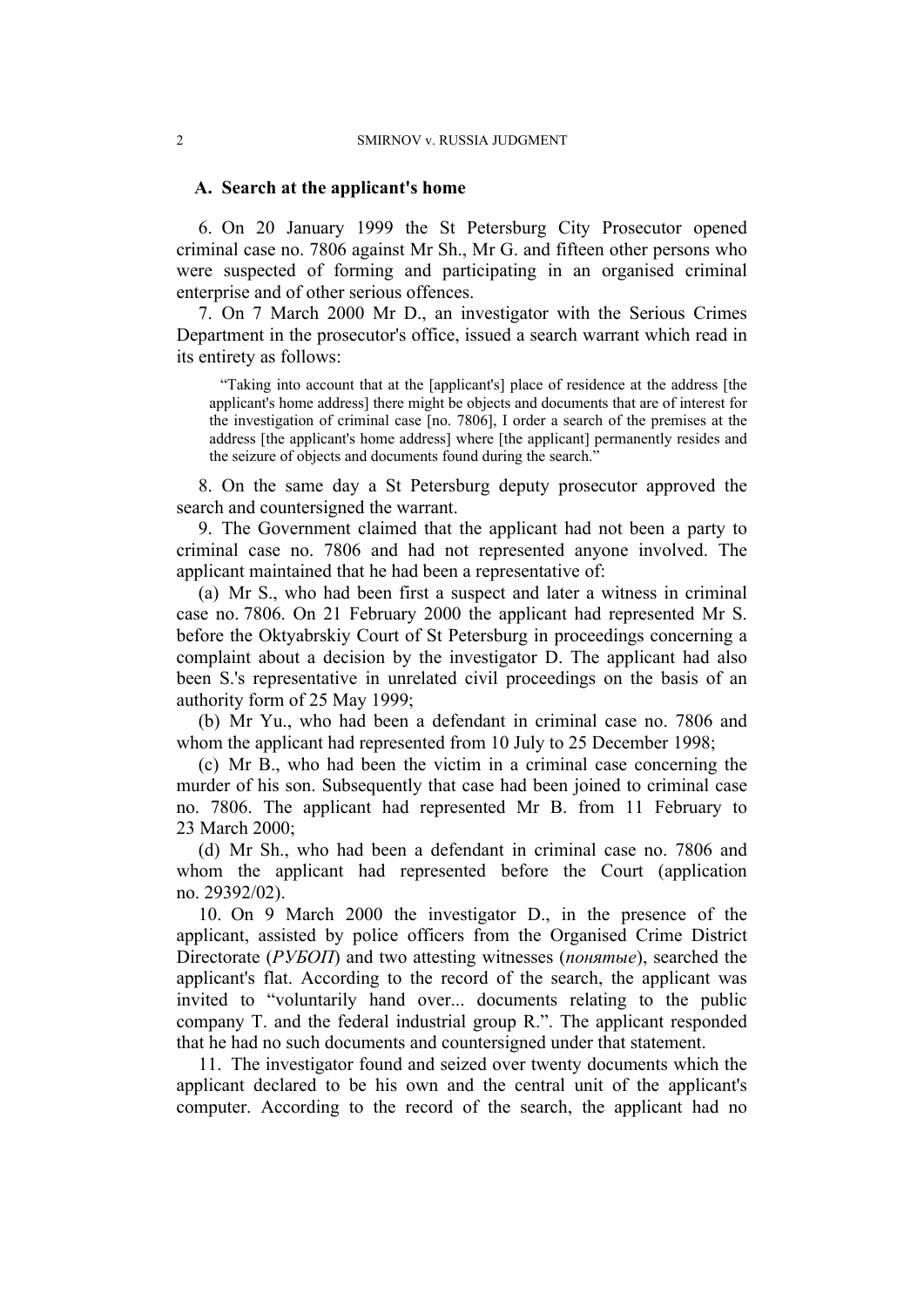complaints about the way the search was carried out, yet he objected to the seizure of the central unit because it contained two hard disks and was worth 1,000 United States dollars. The seized documents included, in particular, Mr S.'s power of attorney of 25 May 1999 and extracts of a memorandum in Mr B.'s case.

12. On the same date the investigator D. held a formal interview with the applicant in connection with criminal case no. 7806.

13. On 17 March 2000 the investigator L. issued an order for the attachment of the documents seized at the applicant's flat and the central unit of his computer as "physical evidence" in criminal case no. 7806.

#### **B. Judicial review of the search and seizure orders**

14. The applicant complained to a court. He sought to have the search and seizure of the documents declared unlawful. He claimed, in particular, that the central unit of the computer, his personal notebook and his clients' files and records were not related to the criminal case and could not be attached as evidence because the seizure had impaired his clients' defence rights.

<span id="page-4-0"></span>15. On 19 April 2000 the Oktyabrskiy Court of the Admiralteyskiy District of St Petersburg heard the applicant's complaint. The court found that the search had been approved and carried out in accordance with the applicable provisions of the domestic law and had therefore been lawful. As to the attachment of the computer, the court ruled as follows:

"...the purpose of the search was to find objects and documents in connection with a criminal case. During the search a number of documents and a computer central unit were seized; they were thoroughly examined by the investigator, as is evident from the record of the examination of the seized items and printouts of the files contained in the central unit.

Accordingly, the above shows that the aim of the search has been achieved; however, the order to attach the seized objects and documents as evidence in the criminal case amounts to the forfeiture of the [applicant's] property which was taken from him and never returned, whereas [the applicant] was neither a suspect nor a defendant in the criminal case and was interviewed as a witness.

Under such circumstances, the constitutional rights of the applicant, who was deprived of his property, were violated. Having achieved the purpose of the search and recorded the results received, the investigator, without any valid and lawful grounds, declared [the applicant's property] to be physical evidence..."

16. The District Court ordered that the applicant's documents, his notebook and the central unit be returned to him.

17. On 25 May 2000 the St Petersburg City Court quashed the judgment of 19 April 2000 and remitted the case for a fresh examination by a differently composed court. The City Court pointed out that the first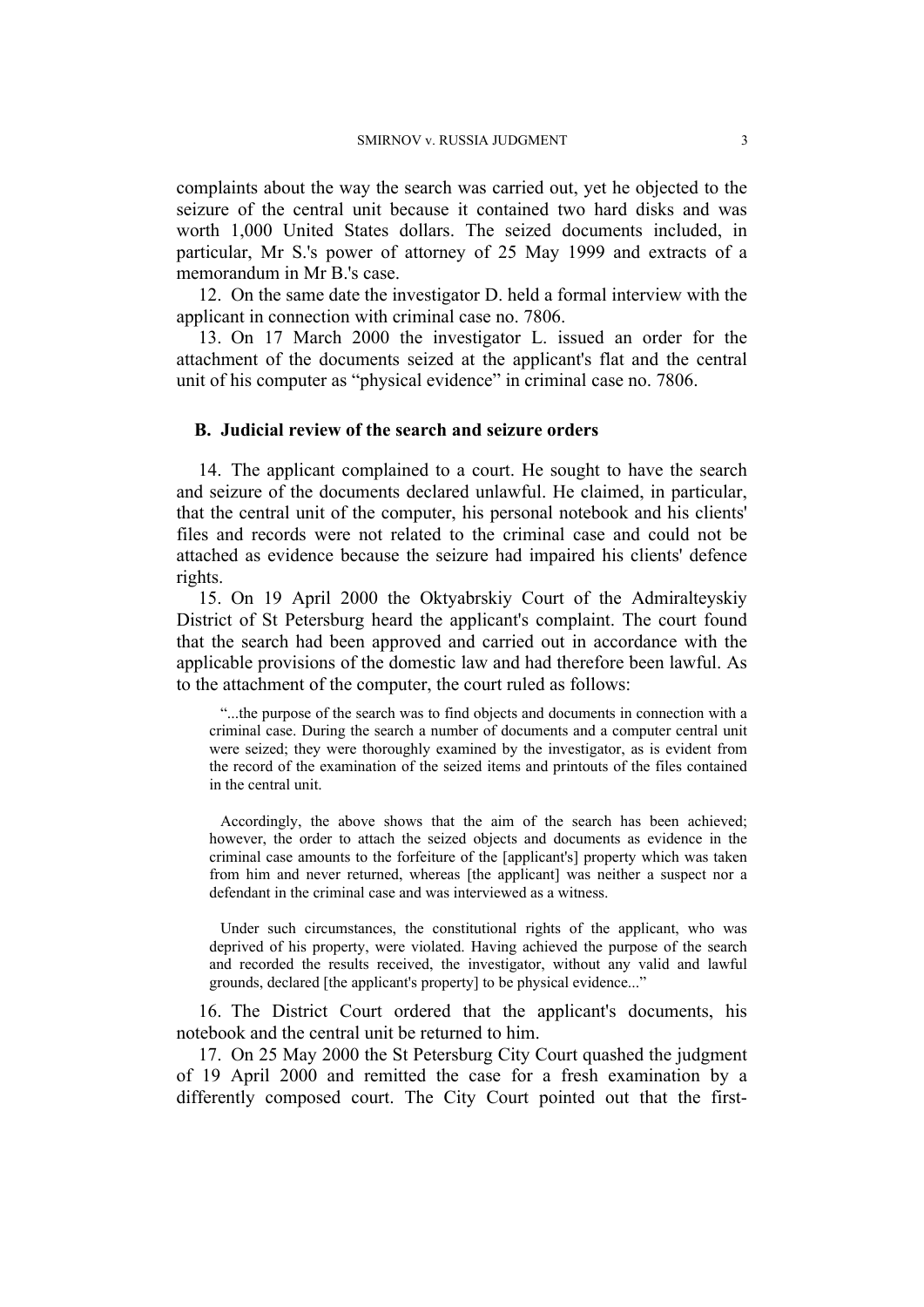instance court had erroneously considered that the order for the attachment of objects as evidence amounted to the forfeiture of the applicant's property.

18. On 6 June 2000 the investigator returned the notebook and certain documents, but not the computer, to the applicant.

19. On 2 August 2000 the applicant brought a civil action against the St Petersburg City Prosecutor's Office and the Ministry of Finance, seeking compensation for the non-pecuniary damage incurred as a result of the seizure of his belongings.

20. On 17 August 2000 the Oktyabrskiy Court of St Petersburg held a new hearing on the applicant's complaint. The court ruled that the search of the applicant's flat had been justified and lawful and that the remainder of the applicant's complaints were not amenable to judicial review.

21. On 12 September 2000 the St Petersburg City Court quashed the judgment of 17 August 2000 and remitted the case for a fresh examination by a differently composed court. The City Court found that the first-instance court had failed to examine, in a sufficiently thorough manner, whether the investigator had had sufficient grounds to search the flat of a person who had not been charged with any criminal offence.

<span id="page-5-0"></span>22. On 17 November 2000 the Oktyabrskiy Court of St Petersburg delivered the final judgment on the applicant's complaint. As regards the lawfulness of the search, the court found as follows:

"The search warrant was issued because there were sufficient reasons [to believe] that [at the applicant's home address] where [the applicant] lived there could be objects and documents that could be used as evidence in connection with one of the counts in criminal case no. 7806. This fact was established by the court and confirmed by the materials in the case file, in particular, a statement by the investigator D[.] of 16 November 2000, the decision to bring charges of 22 February 1999, the decision to lodge an application for an extension of detention on remand of 10 July [? - unclear] 2000, letter no. 200409 of 22 September 1998 and other materials; therefore, the court comes to the conclusion that the search in [the applicant's] flat was justified under Article 168 of the RSFSR Code of Criminal Procedure..."

23. The court further established that the search had been carried out in strict compliance with the laws on criminal procedure. As regards the remainder of the applicant's claims, the court decided that it was not competent to examine them, but that it was open to the applicant to complain about the investigator's decisions to a supervising prosecutor.

24. On 19 December 2000 the St Petersburg City Court dismissed an appeal by the applicant. It upheld the District Court's finding that the search at the applicant's flat had been justified and procedurally correct and that the order to attach objects as evidence was not amenable to judicial review because such an avenue of appeal was not provided for in domestic law.

25. The applicant's civil claim for damages has not been examined to date.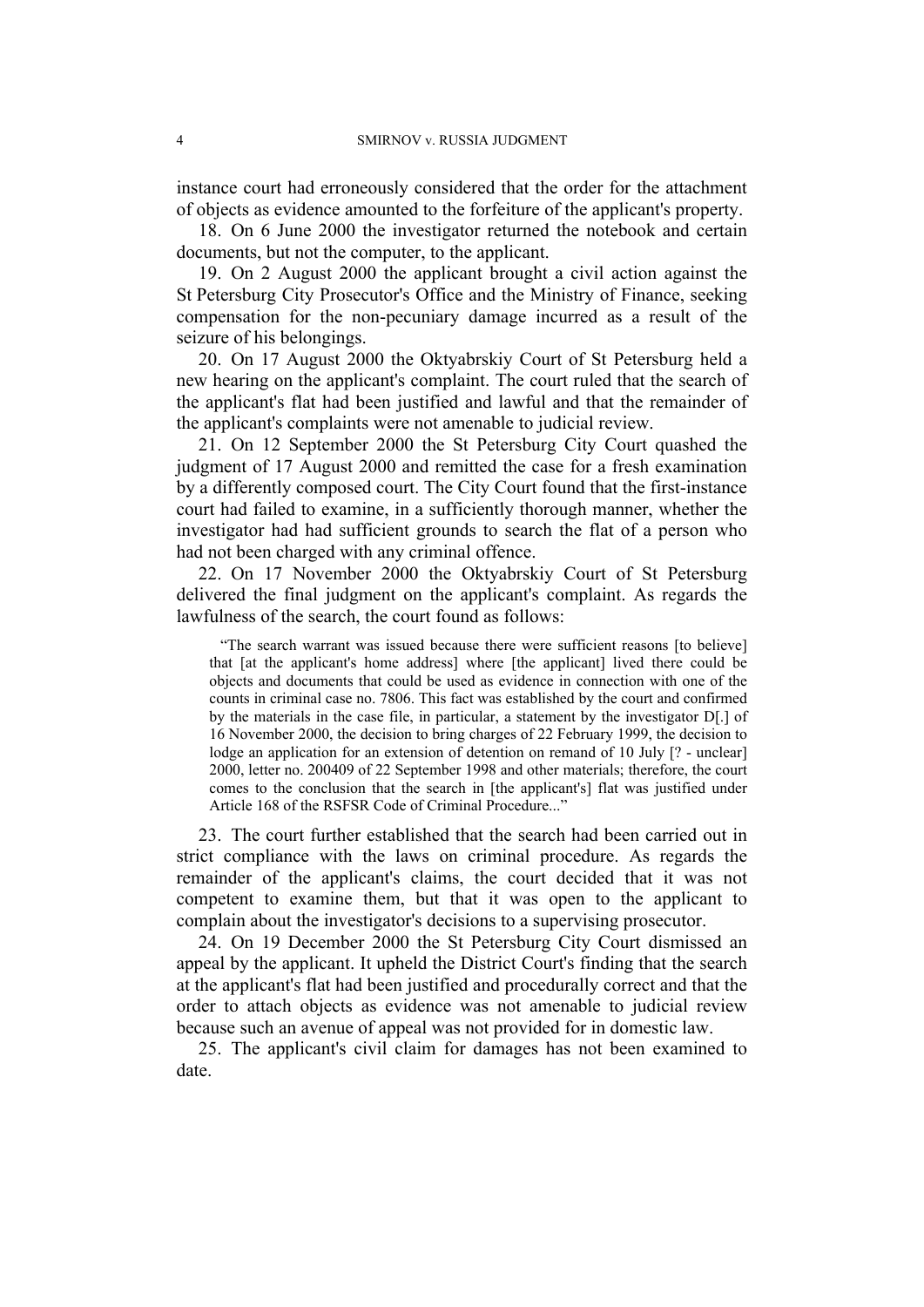#### II. RELEVANT DOMESTIC LAW AND PRACTICE

#### **A. Searches at a person's home**

<span id="page-6-0"></span>26. Article 25 of the Constitution establishes that the home is inviolable. No one may penetrate into the home against the wishes of those who live there unless otherwise provided for in a federal law or a judicial decision.

<span id="page-6-1"></span>27. The RSFSR Code of Criminal Procedure, in force at the material time, provided in Article 168 ("Grounds for carrying out a search") that an investigator could carry out a search to find objects and documents that were of relevance to the case, provided that he had sufficient grounds to believe that such objects and documents could be found in a specific place or on a specific person. The search could be carried out on the basis of a reasoned warrant issued by an investigator and approved by a prosecutor.

28. Searches and seizures were to be carried out in the presence of the person whose premises were being searched or adult members of his family. Two attesting witnesses were to be present as well (Article 169). Any person having no interest in the case could be an attesting witness. Attesting witnesses were required to certify the scope and results of the search, and could make comments which were to be entered into the search record (Article 135).

29. A complaint against the actions of an investigator could be submitted either directly to a prosecutor or through the person against whom the complaint was lodged. In the latter case the person concerned was to forward the complaint to the prosecutor within twenty-four hours, together with his explanations (Article 218). The prosecutor was to examine the complaint within three days and give a reasoned decision to the complainant (Article 219).

30. On 23 March 1999, the Constitutional Court determined that decisions and actions of investigators and prosecutors relating to searches, seizure of property, suspension of proceedings and extension of time-limits for preliminary investigations should be amenable to judicial review on an application by the person whose rights had been violated.

#### **B. Physical evidence**

<span id="page-6-2"></span>31. Article 83 of the Code of Criminal Procedure defined physical evidence as "any objects that... carried traces of a criminal offence... and any other objects that could be instrumental for detecting a crime, establishing the factual circumstances of a case, identifying perpetrators or rebutting the charges or extenuating punishment".

<span id="page-6-3"></span>32. Physical evidence was to be retained until the conviction had entered into force or the time-limit for appeal had expired. However, it could be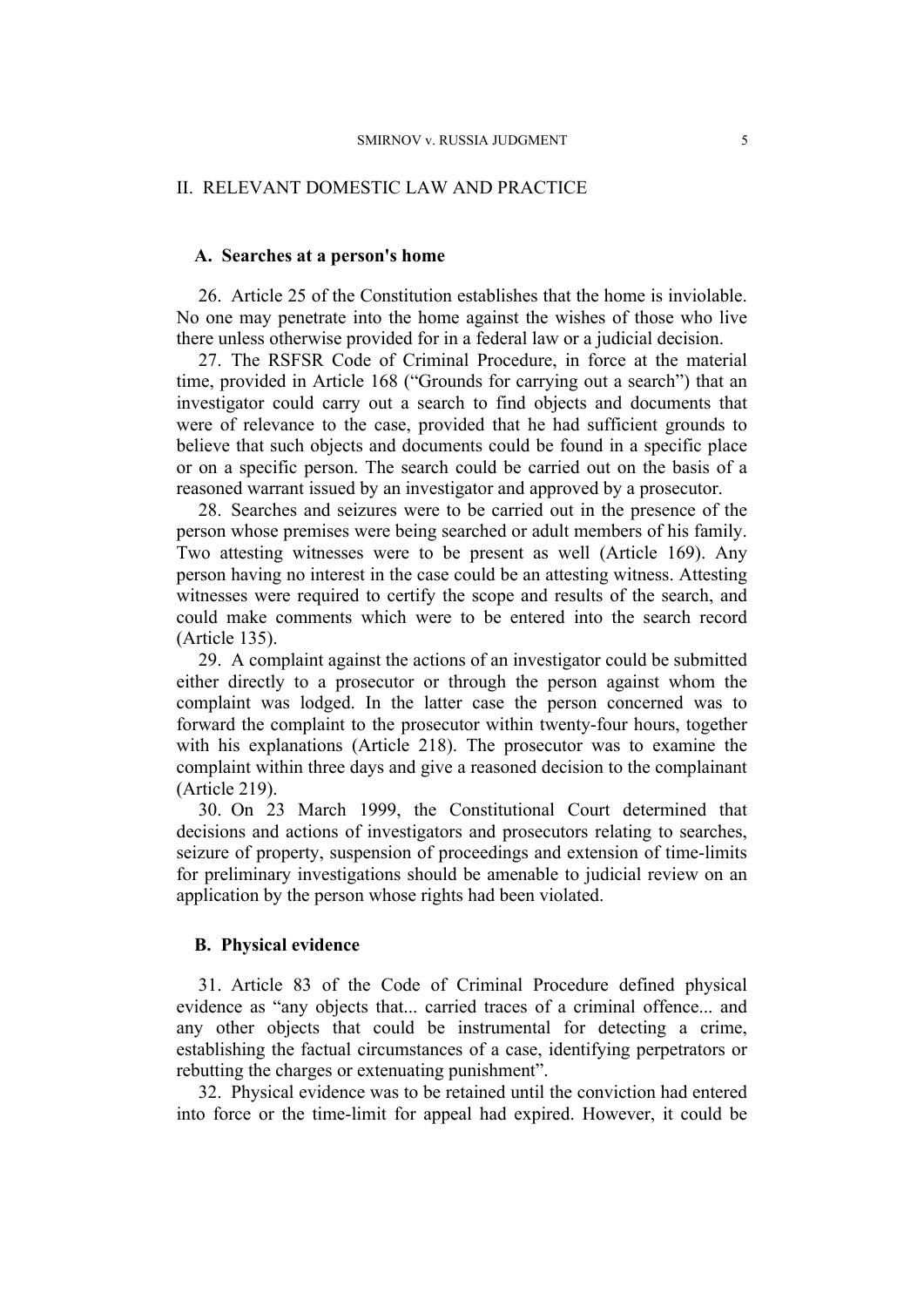returned to the owner before that if such return would not harm ongoing criminal proceedings (Article 85). The court was to order the return of physical evidence to its legal owner in the final decision closing the criminal proceedings (Article 86).

### **C. Council of Europe recommendation**

33. Recommendation (2000) 21 of the Committee of Ministers to member States on the freedom of exercise of the profession of lawyer provides, *inter alia*, as follows:

"Principle I - General principles on the freedom of exercise of the profession of lawyer

... 6. All necessary measures should be taken to ensure the respect of the confidentiality of the lawyer-client relationship. Exceptions to this principle should be allowed only if compatible with the rule of law. "

# THE LAW

#### I. ALLEGED VIOLATION OF ARTICLE 8 OF THE CONVENTION

34. The applicant complained that the search carried out at his place of residence infringed Article 8 of the Convention, which reads as follows:

"1. Everyone has the right to respect for... his home...

2. There shall be no interference by a public authority with the exercise of this right except such as is in accordance with the law and is necessary in a democratic society in the interests of national security, public safety or the economic well-being of the country, for the prevention of disorder or crime, for the protection of health or morals, or for the protection of the rights and freedoms of others."

35. The Government contested that view.

#### **A. Whether there was an interference**

36. The Court observes that the search and seizure ordered by the investigator concerned the applicant's residential premises in which he kept his computer and certain work-related materials. The Court has consistently interpreted the notion "home" in Article 8 § 1 as covering both private individuals' homes and professional persons' offices (see *Buck v. Germany*, no. 41604/98, § 31, ECHR 2005-IV; and *Niemietz v. Germany*, judgment of 16 December 1992, Series A no. 251-B, pp. 33-34, §§ 29-31). It follows that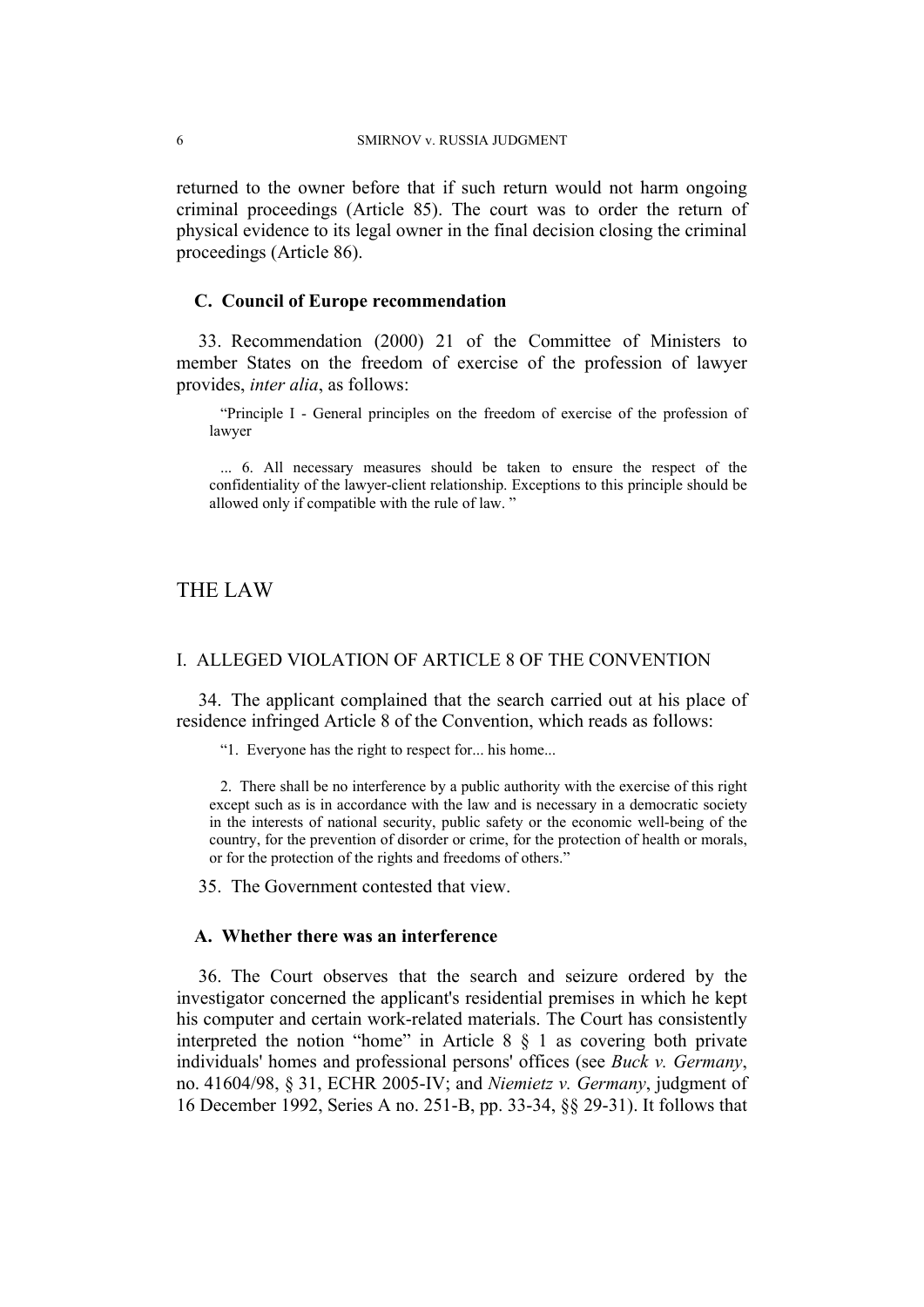in the present case there has been an interference with the applicant's right to respect for his home.

#### **B. Whether the interference was justified**

37. The Court has next to determine whether the interference was justified under paragraph 2 of Article 8, that is, whether it was "in accordance with the law", pursued one or more of the legitimate aims set out in that paragraph and was "necessary in a democratic society" to achieve that aim or those aims.

# *1. Whether the interference was "in accordance with the law"*

38. The applicant claimed that the interference was not "in accordance with the law" because the search had been authorised by a deputy prosecutor rather than by a court, as the Constitution required. The Court observes that under the Russian Constitution, the right to respect for a person's home may be interfered with on the basis of a federal law *or* a judicial decision (see paragraph [26](#page-6-0) above). The RSFSR Code of Criminal Procedure – which had the status of federal law in the Russian legal system – vested the power to issue search warrants in investigators acting with the consent of a prosecutor (see paragraph [27](#page-6-1) above). The Court is satisfied that that procedure was followed in the present case and that the interference was therefore "in accordance with the law".

## *2. Whether the interference pursued a legitimate aim*

39. The Government submitted that the interference had pursued the legitimate aim of the protection of rights and freedoms of others.

40. The Court notes that the purpose of the search, as set out in the investigator's decision, was to uncover physical evidence that might be instrumental for the criminal investigation into serious offences. Accordingly, it pursued the legitimate aims of furthering the interests of public safety, preventing disorder or crime and protecting the rights and freedoms of others.

# *3. Whether the interference was "necessary in a democratic society"*

41. The applicant claimed that his flat had been searched with a view to obtaining evidence against his clients, including Mr S., Mr Yu., Mr B. and many others, and gaining access to the clients' files stored on his computer. The search had violated the lawyer-client privilege and had been followed by a formal interview in which the investigator D. had questioned him about the circumstances of which he had become aware as his clients' representative.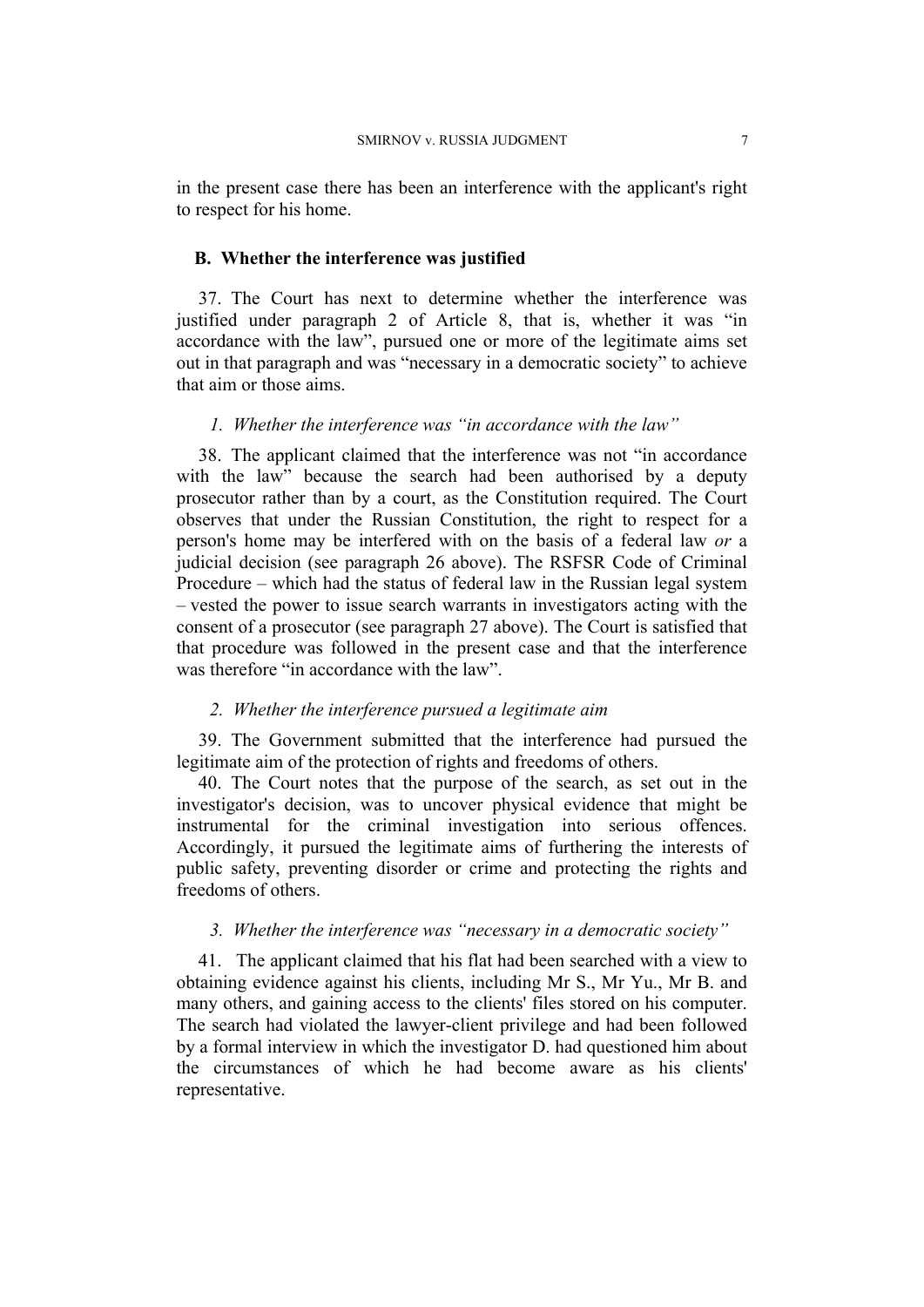42. The Government submitted that the decision to search the applicant's flat had been based on witness testimony and that the search had been necessary because "objects and documents of importance for the investigation of criminal case no. 7806" could have been found in the applicant's flat. The applicant had not objected to the search.

43. Under the Court's settled case-law, the notion of "necessity" implies that the interference corresponds to a pressing social need and, in particular, that it is proportionate to the legitimate aim pursued. In determining whether an interference is "necessary in a democratic society" the Court will take into account that a certain margin of appreciation is left to the Contracting States (see, among other authorities, *Camenzind v. Switzerland*, judgment of 16 December 1997, *Reports of Judgments and Decisions* 1997-VIII, p. 2893, § 44). However, the exceptions provided for in paragraph 2 of Article 8 are to be interpreted narrowly, and the need for them in a given case must be convincingly established (see *Buck*, cited above, § 44).

44. As regards, in particular, searches of premises and seizures, the Court has consistently held that the Contracting States may consider it necessary to resort to such measures in order to obtain physical evidence of certain offences. The Court will assess whether the reasons adduced to justify such measures were "relevant" and "sufficient" and whether the aforementioned proportionality principle has been adhered to. As regards the latter point, the Court must first ensure that the relevant legislation and practice afford individuals adequate and effective safeguards against abuse. Secondly, the Court must consider the particular circumstances of each case in order to determine whether, in the concrete case, the interference in question was proportionate to the aim pursued. The criteria the Court has taken into consideration in determining this latter issue have been, among others, the circumstances in which the search order had been issued, in particular further evidence available at that time, the content and scope of the warrant, the manner in which the search was carried out, including the presence of independent observers during the search, and the extent of possible repercussions on the work and reputation of the person affected by the search (see *Buck*, cited above, § 45; *Chappell v. the United Kingdom*, judgment of 30 March 1989, Series A no. 152-A, p. 25, § 60; *Camenzind*, cited above, pp. 2894-95, § 46; *Funke v. France*, judgment of 25 February 1993, Series A no. 256-A, p. 25, § 57; and *Niemietz*, cited above, pp. 35-36, § 37).

45. With regard to the safeguards against abuse existing in the Russian legislation the Court observers that, in the absence of a requirement for prior judicial authorisation, the investigation authorities had unfettered discretion to assess the expediency and scope of the search and seizure. In the cases of *Funke, Crémieux* and *Miailhe v. France* the Court found that owing, above all, to the lack of a judicial warrant, "the restrictions and conditions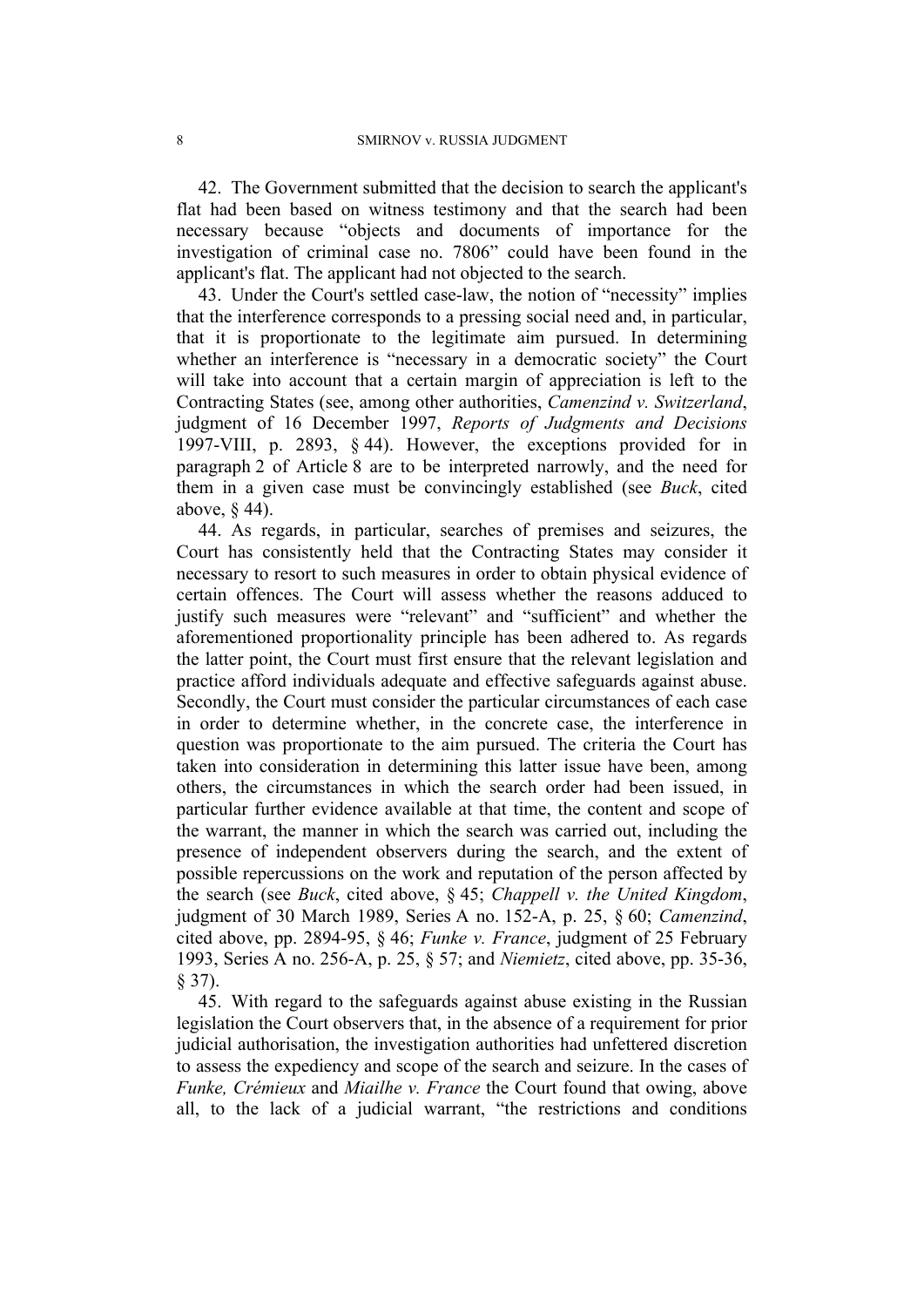provided for in law... appear[ed] too lax and full of loopholes for the interferences with the applicant's rights to have been strictly proportionate to the legitimate aim pursued" and held that there had been a violation of Article 8 of the Convention (see *Funke*, cited above, and *Crémieux v. France* and *Miailhe v. France (no. 1)*, judgments of 25 February 1993, Series A nos. 256-B and 256-C). In the present case, however, the absence of a prior judicial warrant was, to a certain extent, counterbalanced by the availability of an *ex post factum* judicial review. The applicant could, and did, make a complaint to a court which was called upon to review both the lawfulness of, and justification for, the search warrant. The efficiency of the actual review carried out by the domestic courts will be taken into account in the following analysis of the necessity of the interference.

46. The Court observes that the applicant himself was not charged with, or suspected of, any criminal offence or unlawful activities. On the other hand, the applicant submitted documents showing that he had represented, at different times, four persons in criminal case no. 7806, in connection with which the search had been ordered. In these circumstances, it is of particular concern for the Court that, when the search of the applicant's flat was ordered, no provision for safeguarding the privileged materials protected by professional secrecy was made.

47. The search order was drafted in extremely broad terms, referring indiscriminately to "any objects and documents that [were] of interest for the investigation of criminal case [no. 7806]", without any limitation. The order did not contain any information about the ongoing investigation, the purpose of the search or the reasons why it was believed that the search at the applicant's flat would enable evidence of any offence to be obtained (compare *Niemietz*, cited above, pp. 35-35, § 37, and *Ernst and Others v. Belgium*, no. 33400/96, § 116, 15 July 2003). Only after the police had penetrated into the applicant's flat was he invited to hand over "documents relating to the public company T. and the federal industrial group R.". However, neither the order nor the oral statements by the police indicated why documents concerning business matters of two private companies – in which the applicant did not hold any position – should have been found on the applicant's premises (compare *Buck*, cited above, § 50). The *ex post factum* judicial review did nothing to fill the lacunae in the deficient justification of the search order. The Oktyabrskiy Court confined its finding that the order had been justified, to a reference to four named documents and other unidentified materials, without describing the contents of any of them (see paragraph [22](#page-5-0) above). The court did not give any indication as to the relevance of the materials it referred to and, moreover, two out of the four documents appeared after the search had been carried out. The Court finds that the domestic authorities failed in their duty to give "relevant and sufficient" reasons for issuing the search warrant.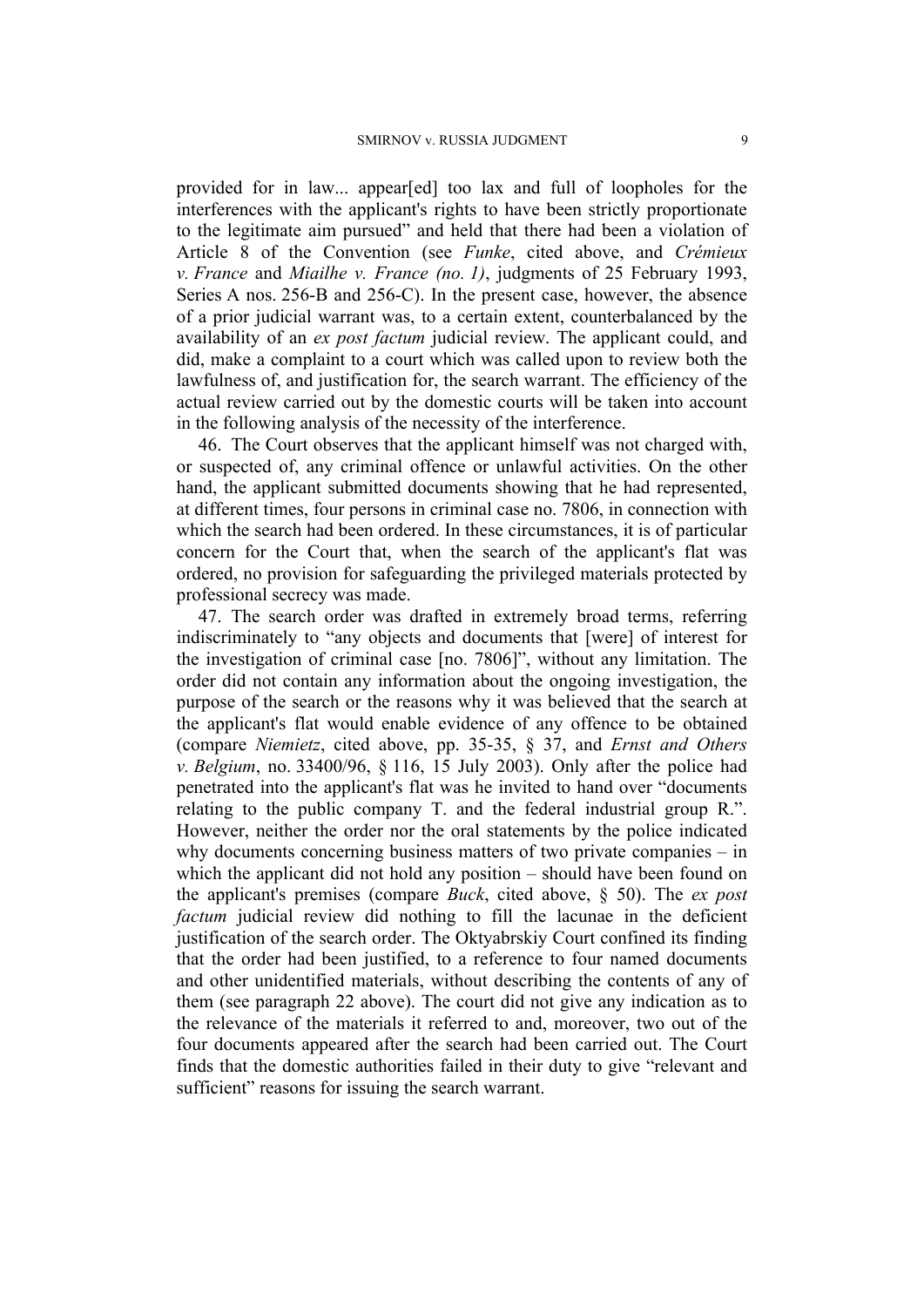48. As regards the manner in which the search was conducted, the Court further observes that the excessively broad terms of the search order gave the police unrestricted discretion in determining which documents were "of interest" for the criminal investigation; this resulted in an extensive search and seizure. The seized materials were not limited to those relating to business matters of two private companies. In addition, the police took away the applicant's personal notebook, the central unit of his computer and other materials, including his client's authority form issued in unrelated civil proceedings and a draft memorandum in another case. As noted above, there was no safeguard in place against interference with professional secrecy, such as, for example, a prohibition on removing documents covered by lawyer-client privilege or supervision of the search by an independent observer capable of identifying, independently of the investigation team, which documents were covered by legal professional privilege (see *Sallinen and Others v. Finland*, no. 50882/99, § 89, 27 September 2005, and *Tamosius v. the United Kingdom* (dec.), no. 62002/00, ECHR 2002-VIII). Having regard to the materials that were inspected and seized, the Court finds that the search impinged on professional secrecy to an extent that was disproportionate to whatever legitimate aim was pursed. The Court reiterates in this connection that, where a lawyer is involved, an encroachment on professional secrecy may have repercussions on the proper administration of justice and hence on the rights guaranteed by Article 6 of the Convention (see *Niemietz*, cited above, pp. 35-36, § 37).

49. In sum, the Court considers that the search carried out, without relevant and sufficient grounds and in the absence of safeguards against interference with professional secrecy, at the flat of the applicant, who was not suspected of any criminal offence but was representing defendants in the same criminal case, was not "necessary in a democratic society". There has therefore been a violation of Article 8 of the Convention.

## II. ALLEGED VIOLATION OF ARTICLE 1 OF PROTOCOL NO. 1

50. The applicant complained under Article 1 of Protocol No. 1 about a violation of his property rights resulting from the seizure and retention of his documents and computer. Article 1 of Protocol No. 1 provides as follows:

"Every natural or legal person is entitled to the peaceful enjoyment of his possessions. No one shall be deprived of his possessions except in the public interest and subject to the conditions provided for by law and by the general principles of international law.

The preceding provisions shall not, however, in any way impair the right of a State to enforce such laws as it deems necessary to control the use of property in accordance with the general interest or to secure the payment of taxes or other contributions or penalties."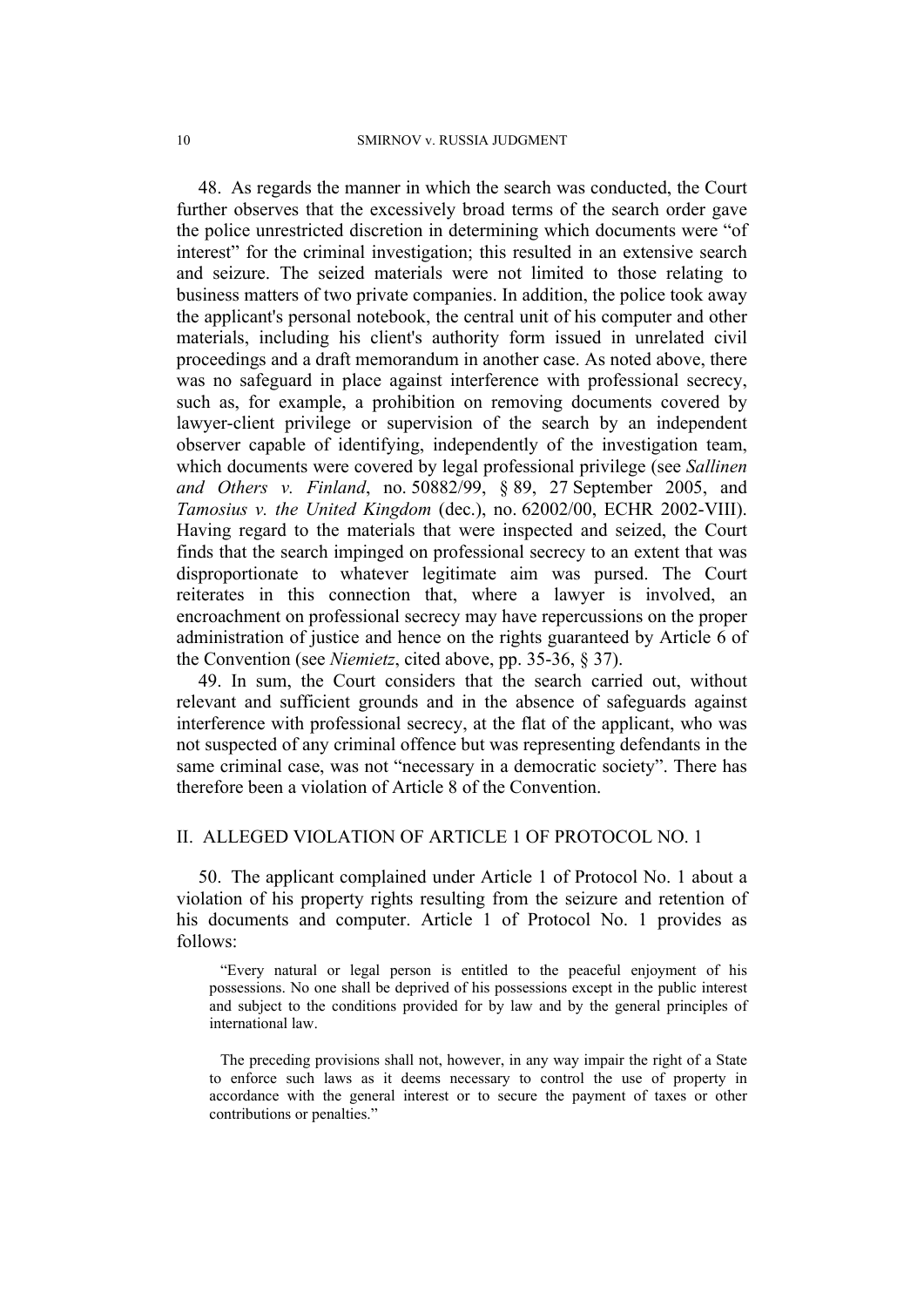#### **A. Submissions by the parties**

51. The applicant submitted that the seizure of the central unit had constituted a disproportionate interference with his property rights and had imposed an excessive burden on him. The central unit proper could not be used as evidence in the criminal case because it had not been an instrument, object or product of a crime and had not borne any traces of a crime. Furthermore, the data contained therein could not have had any evidentiary value either, because the unit had been in the possession of the prosecution for a long time and the data could have been erased or modified. The applicant agreed with the reasons set out in the judicial decision of 19 April 2000. In his view, the prosecution should have abided by that decision rather than contesting it on appeal. The applicant claimed that the real purpose of the seizure had been to hinder his legal professional activities. The unlawful withholding of his computer had deprived him of access to more than two hundred clients' files and had been detrimental to his legal practice as a whole. Lastly, the applicant indicated that he had eventually received his notebook and some documents back.

52. The Government submitted that the central unit of the applicant's computer had been sealed and attached as physical evidence in criminal case no. 7806 in order to prevent loss of data. The examination of the criminal case had not yet been completed. The applicant's documents and central unit would be stored in the St Petersburg City Court until such time as the judgment had been delivered. Accordingly, the applicant's right to use his property had been restricted in the public interest, with a view to establishing the truth in criminal case no. 7806.

#### **B. The Court's assessment**

53. The Court observes that the search of the applicant's home was followed by the seizure of certain documents, his notebook and the central unit of his computer – that is, the part containing hard disks with data. As the applicant eventually regained possession of his notebook and documents, the Court will confine its analysis to the compatibility of the retention of the computer to this day with the applicant's right to peaceful enjoyment of possessions guaranteed by Article 1 of Protocol No. 1.

54. It is undisputed that the applicant was the lawful owner of the computer; in other words, it was his "possession". The investigator ordered that the computer be kept as physical evidence in a criminal case until such time as the trial court had given judgment, determining in particular the use of evidence. The Court considers that this situation falls to be examined from the standpoint of the right of a State to control the use of property in accordance with the general interest.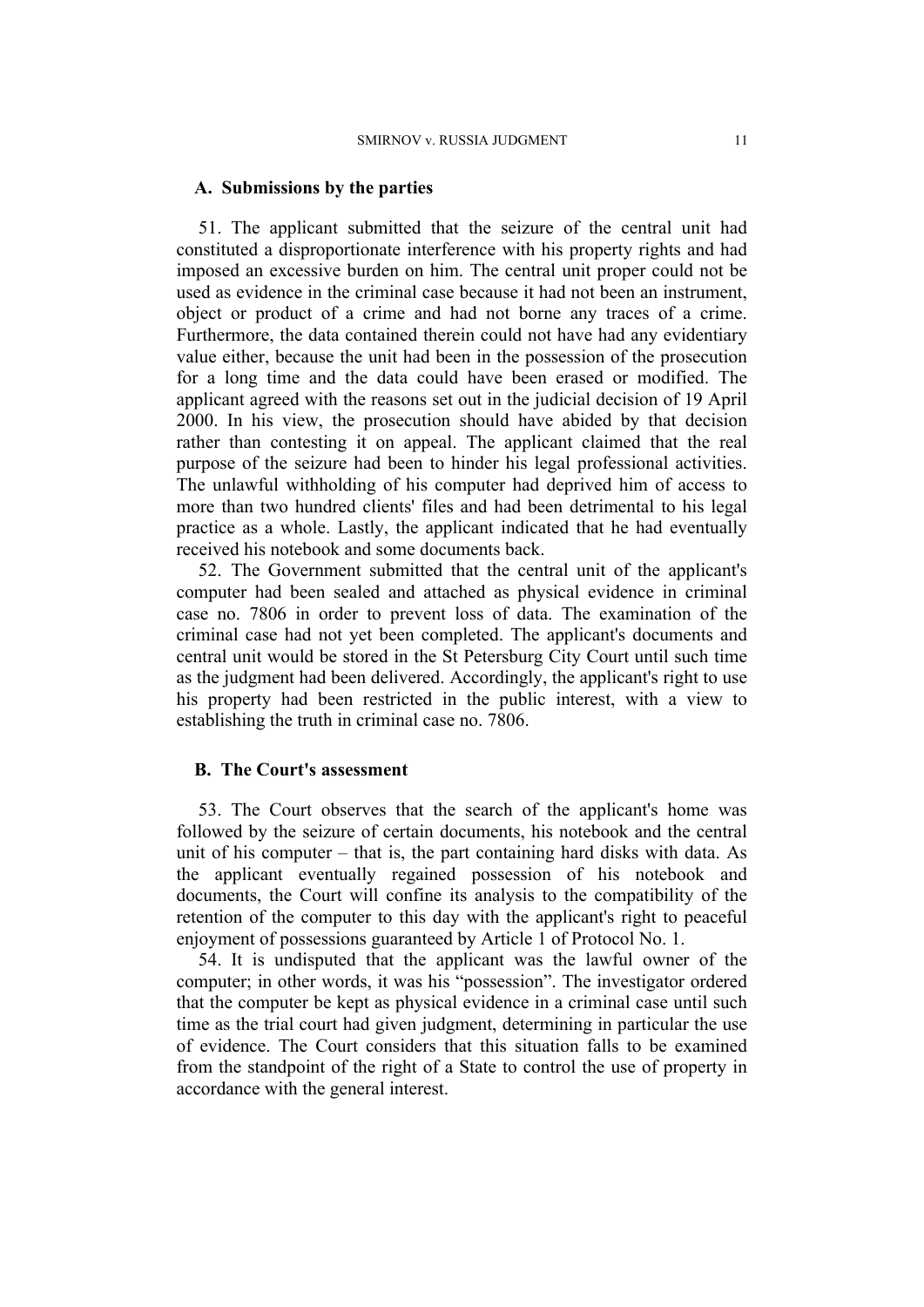55. The first and most important requirement of Article 1 of Protocol No. 1 is that any interference by a public authority with the peaceful enjoyment of possessions should be lawful. In particular, the second paragraph of Article 1, while recognising that States have the right to control the use of property, subjects their right to the condition that it be exercised by enforcing "laws". Moreover, the principle of lawfulness presupposes that the applicable provisions of domestic law are sufficiently accessible, precise and foreseeable in their application (see, for example, *Baklanov v. Russia*, no. 68443/01, §§ 39-40, 9 June 2005, with further references).

56. The Court observes that the decision to retain the computer was based on the provisions of the RSFSR Code of Criminal Procedure governing the use of physical evidence in criminal proceedings (see paragraphs [31](#page-6-2) and [32](#page-6-3) above). The investigator had the discretion to order retention of any object which he considered to be instrumental for the investigation, as was the case with the applicant's computer. The Court has doubts that such a broad discretion not accompanied by efficient judicial supervision would pass the "quality of law" test but it sees no need for a detailed examination of this point for the following reasons.

57. The Court accepts that retention of physical evidence may be necessary in the interests of proper administration of justice, which is a "legitimate aim" in the "general interest" of the community. It observes, however, that there must also be a reasonable relation of proportionality between the means employed and the aim sought to be realised by any measures applied by the State, including measures designed to control the use of the individual's property. That requirement is expressed by the notion of a "fair balance" that must be struck between the demands of the general interest of the community and the requirements of the protection of the individual's fundamental rights (see *Edwards v. Malta*, no. 17647/04, § 69, 24 October 2006, with further references).

58. The Court agrees with the applicant's contention, not disputed by the Government, that the computer itself was not an object, instrument or product of any criminal offence (compare *Frizen v. Russia*, no. 58254/00, §§ 29-31, 24 March 2005). What was valuable and instrumental for the investigation was the information stored on its hard disk. It follows from the judgment of 19 April 2000 that the information was examined by the investigator, printed out and included in the case file (see paragraph [15](#page-4-0) above). In these circumstances, the Court cannot discern any apparent reason for continued retention of the central unit. No such reason has been advanced in the domestic proceedings or before the Court. Nevertheless, the computer has been retained by the domestic authorities until the present day, that is, for more than six years. The Court notes in this connection that the computer was the applicant's professional instrument which he used for drafting legal documents and storing his clients' files. The retention of the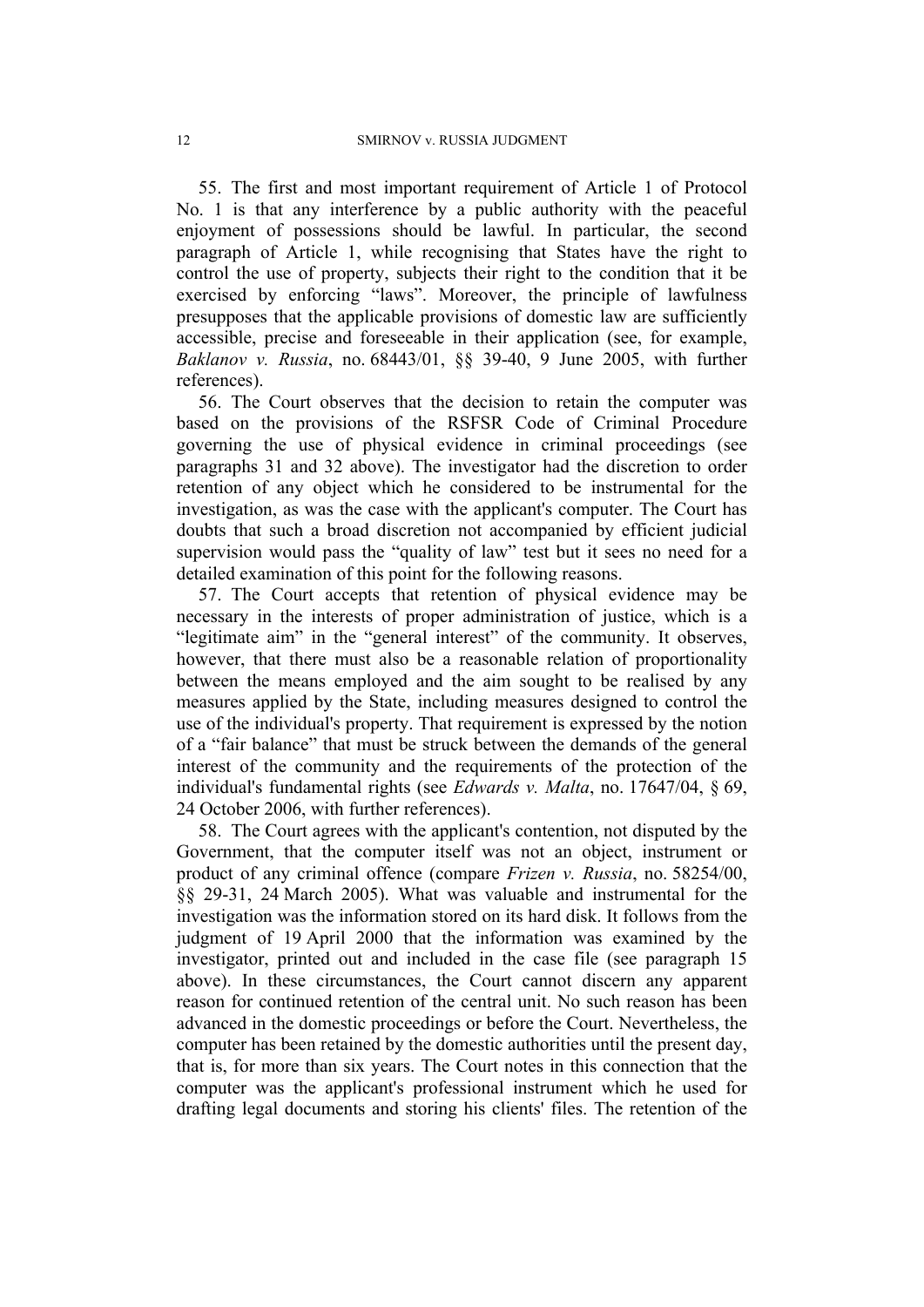computer not only caused the applicant personal inconvenience but also handicapped his professional activities; this, as noted above, might have had repercussions on the administration of justice.

59. Having regard to the above considerations, the Court finds that the Russian authorities failed to strike a "fair balance" between the demands of the general interest and the requirement of the protection of the applicant's right to peaceful enjoyment of his possessions. There has therefore been a violation of Article 1 of Protocol No. 1.

# III. ALLEGED VIOLATION OF ARTICLE 13 OF THE CONVENTION, TAKEN TOGETHER WITH ARTICLE 1 OF PROTOCOL No. 1

60. The applicant complained under Article 13 of the Convention that he had not had an effective remedy in respect of the unlawful restriction on his property rights under Article 1 of Protocol No. 1. Article 13 provides as follows:

"Everyone whose rights and freedoms as set forth in [the] Convention are violated shall have an effective remedy before a national authority notwithstanding that the violation has been committed by persons acting in an official capacity."

### **A. Submissions by the parties**

61. The applicant pointed out that the scope of review by the domestic courts had been confined to the lawfulness of the search. As to his property complaints, the courts had determined that those issues had not been amenable to judicial review. In his view, the Constitutional Court's ruling of 23 March 1999 should have been interpreted as opening the way for judicial review of all decisions affecting a person's property rights. He stressed that his civil claim for damages had, under various pretexts, not been examined for more than four years.

62. The Government submitted that the applicant had been able to challenge the contested decision before a court which had considered and dismissed his complaints (on 19 December 2000 in the final instance). Furthermore, his civil claim for damages against the St Petersburg City Prosecutor and Ministry of Finance was now pending before the Oktyabrskiy Court of St Petersburg.

### **B. The Court's assessment**

63. The Court has consistently interpreted Article 13 as requiring a remedy in domestic law in respect of grievances which can be regarded as "arguable" in terms of the Convention (see, for example, *Boyle and Rice v. the United Kingdom*, judgment of 27 April 1988, Series A no. 131,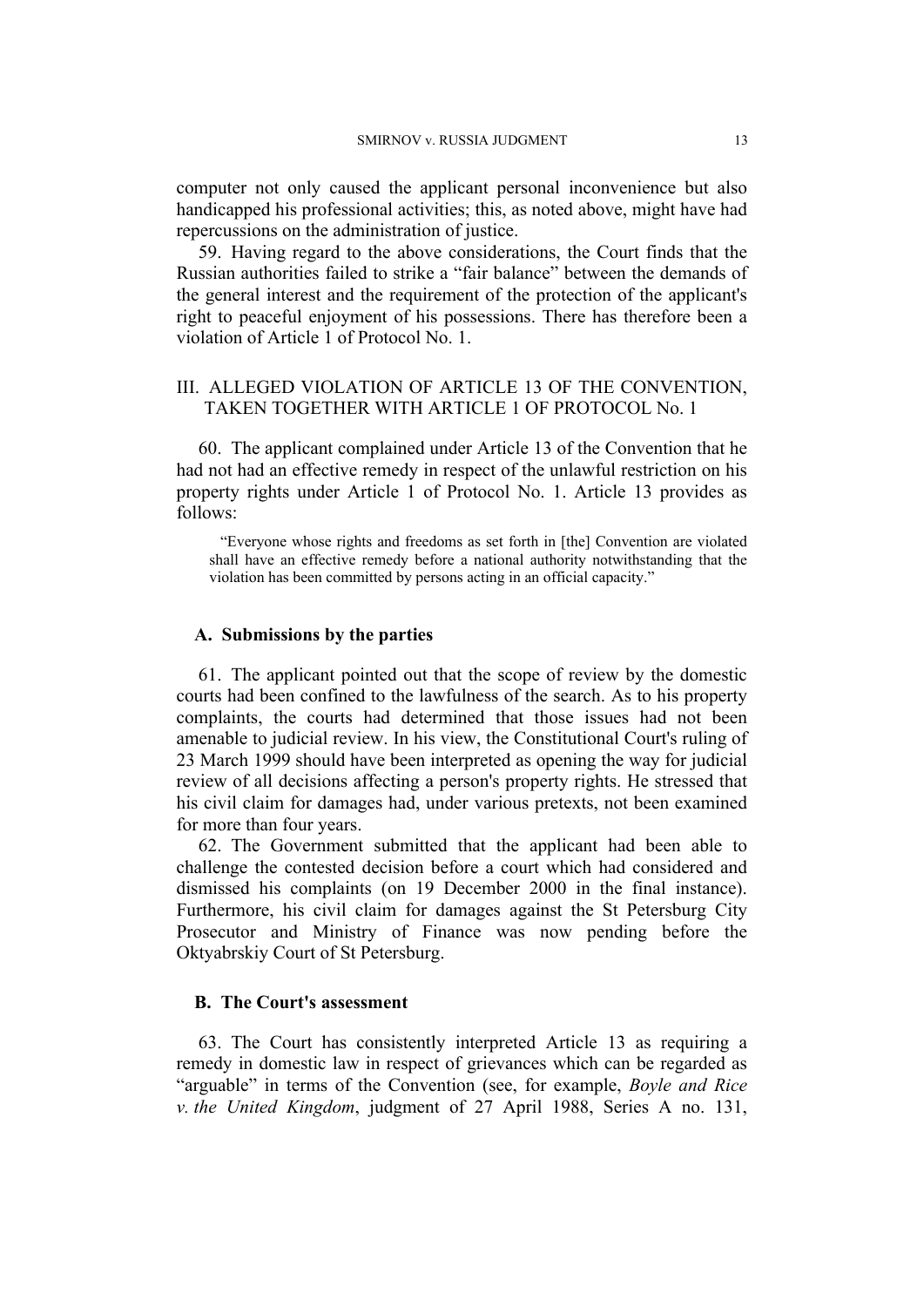pp. 23-24, § 54). In the present case there has been a finding of a violation of Article 1 of Protocol No. 1 and the complaint under Article 13 must therefore be considered. It must accordingly be determined whether the Russian legal system afforded the applicant an "effective" remedy, allowing the competent "national authority" both to deal with the complaint and to grant appropriate relief (see *Camenzind*, cited above, pp. 2896-97, § 53).

64. The applicant asked for a judicial review of the lawfulness of the search and seizure conducted at his place of residence and of the decision on retention of his computer as physical evidence. Whereas the domestic courts examined the complaint concerning the search and seizure, they declared inadmissible the complaint about the failure to return the applicant's computer on the ground that the retention decision was not amenable to judicial review (see paragraphs [22](#page-5-0) et seq. above). The applicant was told to apply to a higher prosecutor instead. In this connection the Court reiterates its settled case-law to the effect that a hierarchical appeal to a higher prosecutor does not give the person employing it a personal right to the exercise by the State of its supervisory powers and for that reason does not constitute an "effective remedy" (see, for example, *Horvat v. Croatia*, no. 51585/99, § 47, ECHR 2001-VIII).

65. As regards the pending civil claim for damages to which the Government referred, the Court notes that a civil court is not competent to review the lawfulness of decisions made by investigators in criminal proceedings.

66. It follows that in these circumstances the applicant did not have "an effective remedy before a national authority" for airing his complaint arising out of a violation of Article 1 of Protocol No. 1. There has therefore been a violation of Article 13 of the Convention, taken together with Article 1 of Protocol No. 1.

## IV. APPLICATION OF ARTICLE 41 OF THE CONVENTION

67. Article 41 of the Convention provides:

"If the Court finds that there has been a violation of the Convention or the Protocols thereto, and if the internal law of the High Contracting Party concerned allows only partial reparation to be made, the Court shall, if necessary, afford just satisfaction to the injured party."

68. The Court points out that under Rule 60 of the Rules of Court any claim for just satisfaction must be itemised and submitted in writing together with the relevant supporting documents or vouchers, "failing which the Chamber may reject the claim in whole or in part".

69. In a letter of 5 July 2005, after the application had been declared admissible, the Court invited the applicant to submit claims for just satisfaction by 7 September 2005. He did not submit any such claim within the specified time-limit.